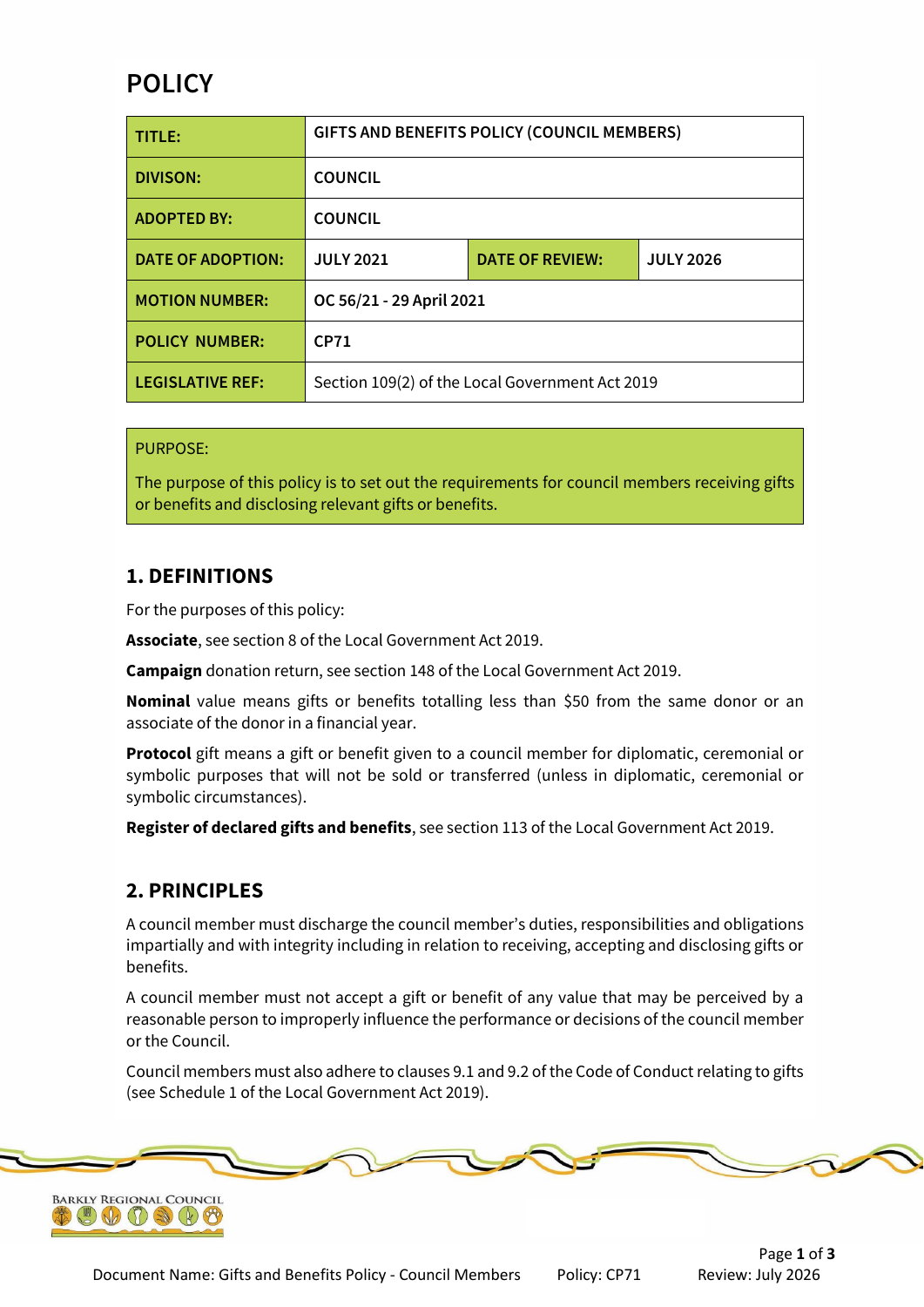## **3. APPLICATION OF POLICY**

#### 3.1 Relevant gifts or benefits

A relevant gift or benefit is a gift or benefit that exceeds the nominal value and includes:

- (a) gift or benefit received for the Council and accepted by a council member; or
- (b) gift or benefit received and accepted by a council member for the council member or another person.

#### 3.2 Rejecting gifts or benefits

If a council member has received any gift or benefit that breaches the principles at clause 2 above, the council member must reject the gift or benefit by returning it to the donor and respectfully explaining to the donor that acceptance of the gift or benefit would breach this policy.

#### 3.3 Council members must not

- a) Solicit or accept gifts and or benefits above the nominal value of \$50.00
- b) Accept any offer of a gift or benefit from an organisation involved in a tendering or procurement process, either recent or ongoing;
- c) Solicit or accept cash or cash like gifts/benefits regardless of the amount; or
- d) Seek or accept a bribe or other improper inducement;
- e) All gifts must be declared on the gifts and benefits register;

For the purpose of this policy a "cash-like gift" includes but is not limited to gift vouchers, credit cards, debit cards with credit on them, prepayments such as phone or internal credit, memberships or entitlements to discounts.

#### 3.4 Council members must

- a) Avoid situations giving rise to the appearance that a person or body, through the provision of gifts, benefits or hospitality of any kind, is attempting to secure favourable treatment from you, as a result of your role with Council;
- b) Take all reasonable steps to ensure that your immediate family members do not receive gifts or benefits that give rise to the appearance of being an attempt to secure favourable treatment in your role with Council. Immediate family members are defined in Part 3 of the NT Local Government Act.

#### 3.5 Disclosure of relevant gifts or benefits

If has received a relevant gift or benefit, the council member must inform the CEO as soon as practicable after receipt and provide the following information in writing:

- (a) name of the council member that received the relevant gift or benefit;
- (b) name of the donor (person or organisation) giving the gift or benefit;
- (c) date the gift or benefit was received;